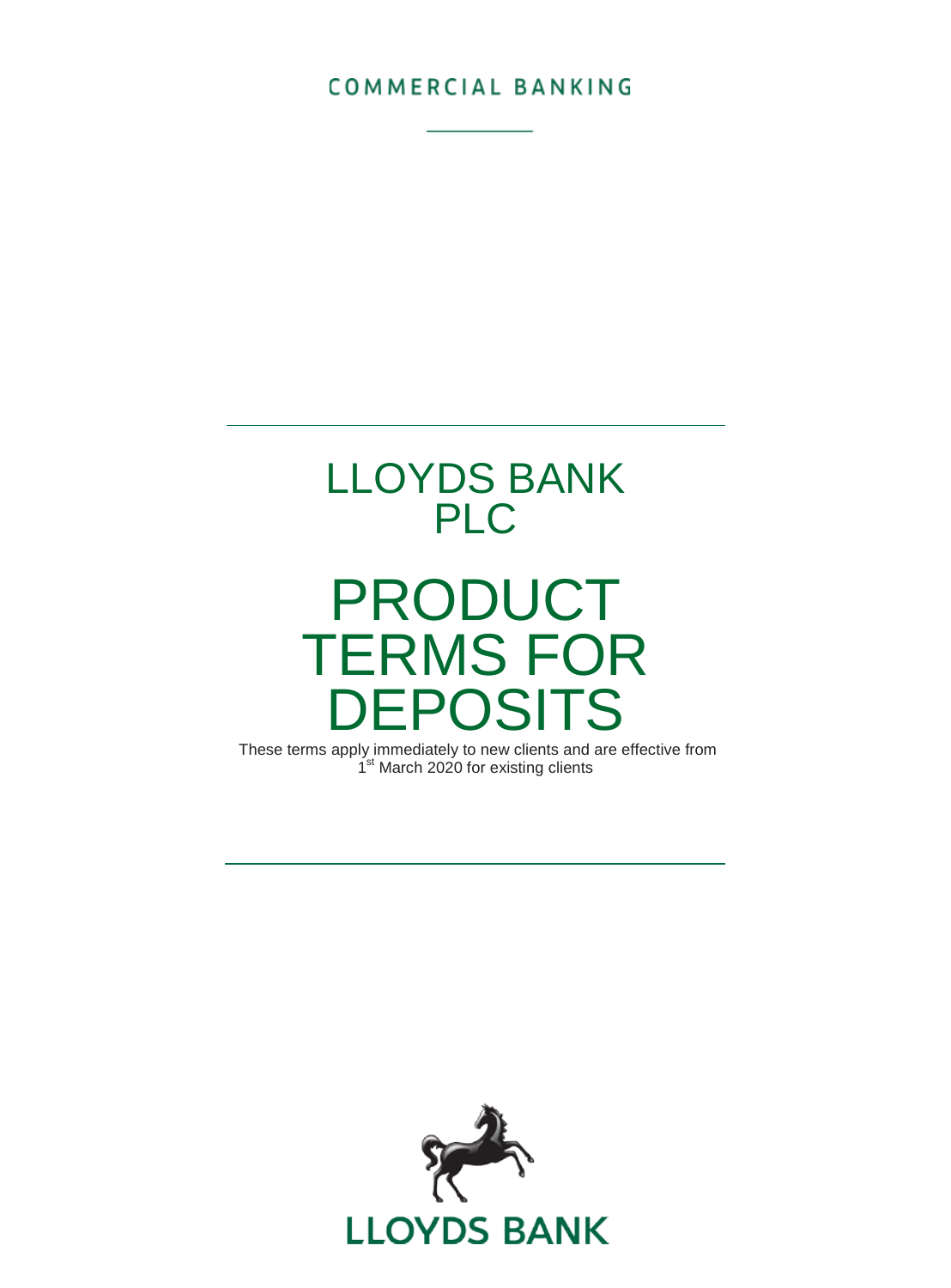## **Contents**

| Part I - Important Information                           |                |
|----------------------------------------------------------|----------------|
| 1. Introduction                                          | 1              |
| 2. Understanding these Deposit Terms                     | 1              |
| 3. Your knowledge and understanding                      | $\overline{2}$ |
| 4. If you have questions                                 | $\overline{2}$ |
| 5. How we are regulated                                  | $\overline{2}$ |
| 6. Important information about compensation arrangements | $\overline{2}$ |
| 7. If you have a disability                              | 2              |
| 8. Complaints                                            | $\overline{2}$ |
| Part II - Terms and Conditions                           |                |
| 9. Your status                                           | 3              |
| 10. Joint Accounts                                       | 3              |
| 11. Transfers in and out of your Deposit Accounts        | 4              |
| 12. Confirmations and Statements                         | 4              |
| 13. Changes to these Deposit Terms                       | 4              |
| 14. Changes to Interest Rates                            | 5              |
| 15. When YOU can close a Deposit Account                 | 5              |
| 16. When WE can close a Deposit Account                  | 5              |
| 17. Termination of our agreement                         | 6              |
| 18. Charges                                              | 6              |
| 19. Liability                                            | 6              |
| 20. Tax reporting and withholding                        | $\overline{7}$ |
| 21. HMRC direct recovery                                 | $\overline{7}$ |
| 22. Right of Set-Off                                     | $\overline{7}$ |
| 23. Dormant accounts                                     | 8              |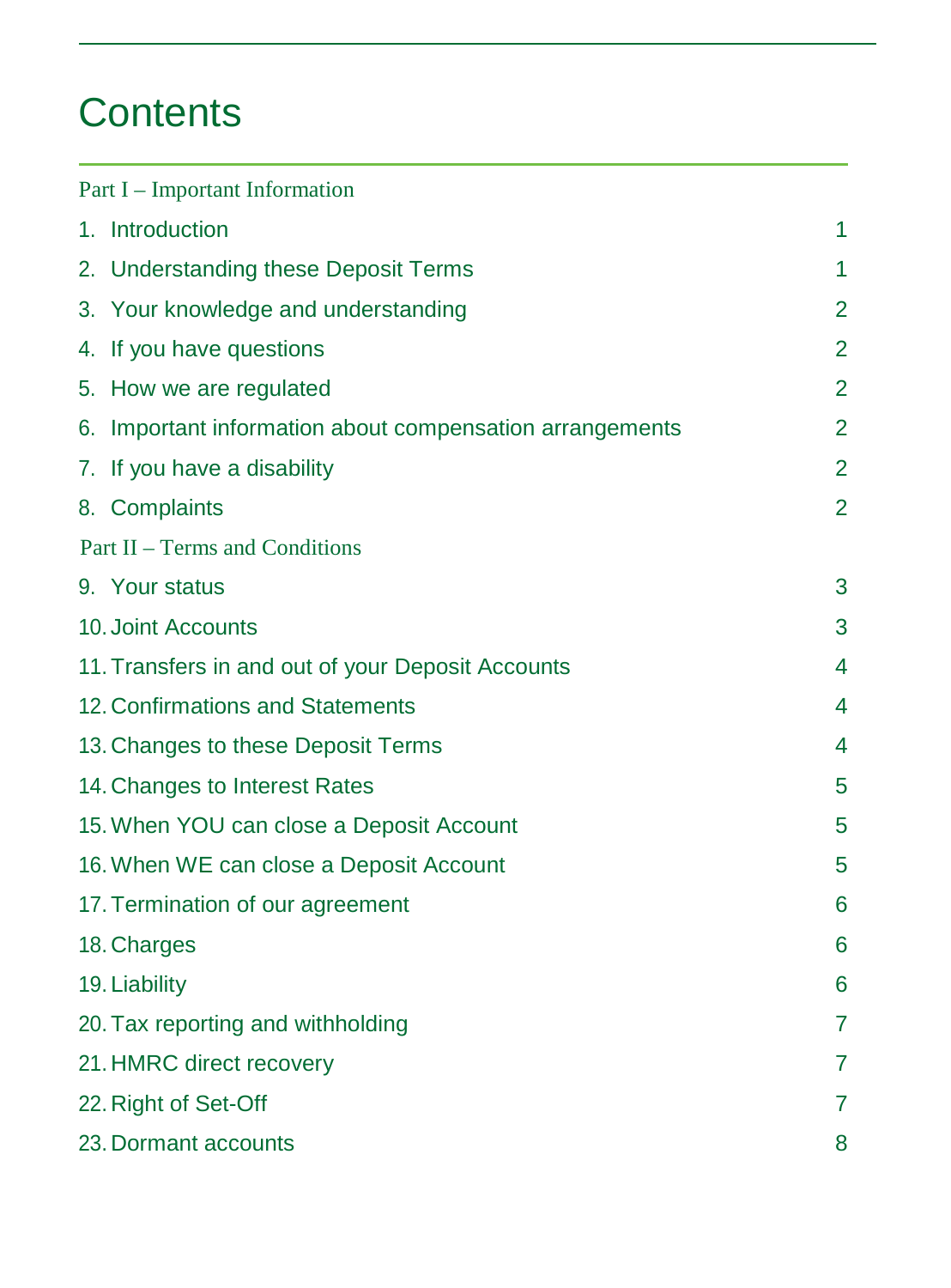| 24. General provisions              | 8  |
|-------------------------------------|----|
| Part III – Our Deposit Products     |    |
| 25. Key Features of Call Accounts   | 10 |
| 26. Key Features of Notice Accounts | 10 |
| 27. Key Features of Term Deposits   | 10 |
| Glossary                            |    |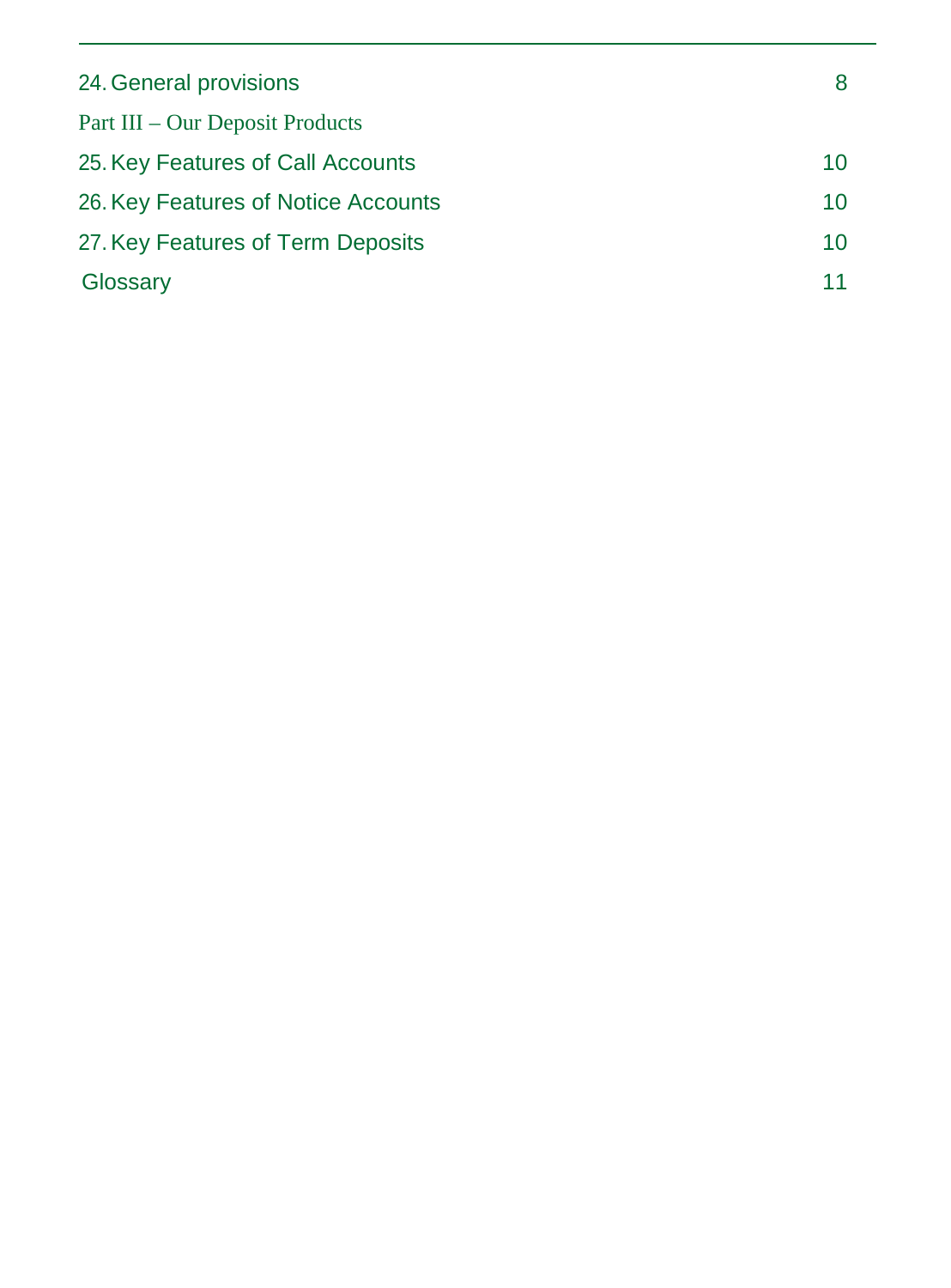### **This document consists of the following:**

- The Important Information in Part I, which you should read before you enter into a Deposit with us.
- Part II sets out the terms and conditions that govern our Deposits.
- Part III provides you with the key features relevant to each type of Deposit Account.
- There is also a **Glossary** of key terms.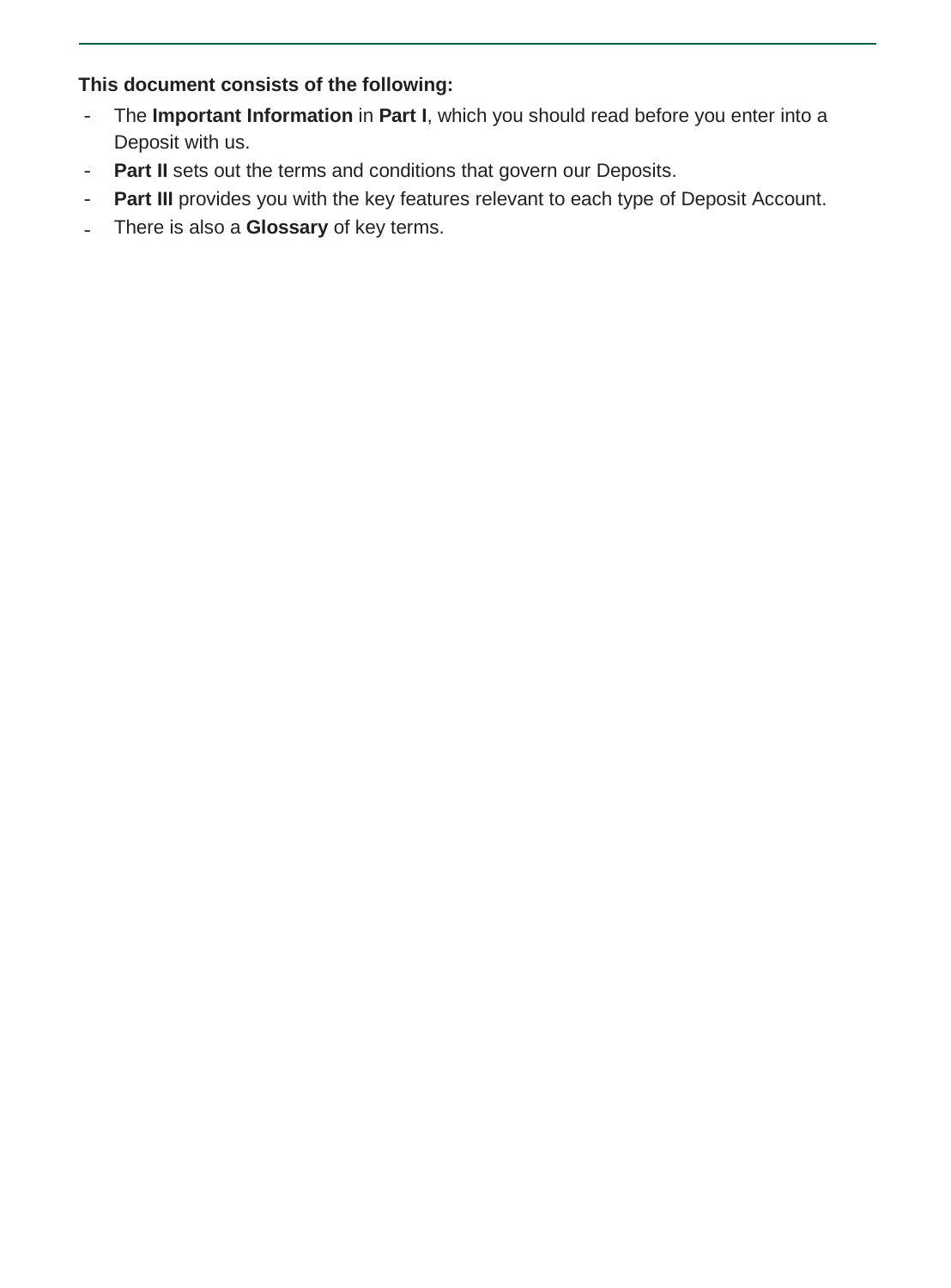## Part I - Important Information

#### 1. Introduction

- 1.1 These Product Terms for Deposit Accounts ("Deposit Terms") are supplemental to the Lloyds Bank plc ("Lloyds Bank") General Terms of Business and set out the terms and conditions that apply when you place a Deposit with Lloyds Bank.
- 1.2 Lloyds Bank plc has its registered office at 25 Gresham Street, London EC2V 7HN and it is registered in England and Wales under No.2065. Lloyds Bank is part of the Lloyds Banking Group which comprises Lloyds Banking Group plc and its subsidiaries, associates and affiliated companies.
- 1.3 Lloyds Banking Group ("LBG") has been required by legislation to conduct banking activities through two separate banks, Lloyds Bank plc which is designated as the "ring fenced bank", and Lloyds Bank Corporate Markets plc ("LBCM") is the "nonringfenced bank". Both are wholly owned subsidiaries of Lloyds Banking Group plc. Your contractual counterparty will be Lloyds Bank plc.
- 1.4 Lloyds Bank plc has appointed Lloyds Bank Corporate Markets plc to provide certain services that enable Lloyds Bank to fulfil certain of its obligations to you under these Deposit Terms, subject always to Applicable Regulations. Even in these cases, your relationship is with Lloyds Bank and subject to these Deposit Terms.
- 1.5 By 'we', 'us' or 'our', we mean Lloyds Bank.
- 1.6 By 'you' or 'your', we mean you as a person (if you are a sole trader) and your business or legal entity (including companies and partnerships).
- 1.7 It is important that you understand the nature of the risks involved with any of the Deposits that you enter into with us. We will provide you with information on the nature and risks associated with our Deposits.
- 1.8 In these Deposit Terms:
	- i. words and expressions shall have the particular meaning, if any, given to them in the body of these Deposit Terms and/or the Glossary set out at the end of these Deposit Terms;
	- ii. reference to any statute or statutory provision includes a reference to that statute or statutory provision as from

time to time amended, extended, reenacted or consolidated and also to all statutory instruments or orders made pursuant to it;

- iii. references to a person or entity include a<br>company. corporation. firm. company, corporation,<br>unincorporated or in incorporated association, or statutory authority;
- iv. unless the context requires otherwise, references to any document include reference to such document as may be amended, supplemented, novated, supplemented, substituted or replaced from time to time; and
- v. any phrase introduced by the words "including", "includes", "in particular", "for example" or "such as" or similar shall be construed as illustrative and shall not limit the generality of the related general words.
- 1.9 All communications between you and us and all information and documents from us to you shall be in English unless otherwise required by Applicable Regulations.
- 1.10 We suggest you keep a copy of this document in case you want to check the Deposit Terms that apply to our Deposits.
- 2. Understanding these Deposit Terms
	- 2.1 These Deposit Terms apply to Deposit Accounts you have opened with Lloyds Bank and form a binding contract between us and you. These Deposit Terms are only provided to you when you first open a Deposit Account with us. They will not be provided when you open subsequent Deposit Accounts.
	- 2.2 Should we make any changes to these Deposit Terms (in accordance with para 13 (Changes to these Deposit Terms), the revised document will be available on our website ("Website") https://commercialbanking.lloydsbank.com/im portant-information/commercial-bankingregulatory-information/.
	- 2.3 If there is any conflict between these Deposit Terms and the Lloyds Bank General Terms of Business then these Deposit Terms shall prevail to the extent of the inconsistency.
	- 2.4 If your Deposit with us was initiated via an overseas branch of Lloyds Bank, then these Deposit Terms may be supplemented and/or varied by the terms and conditions issued by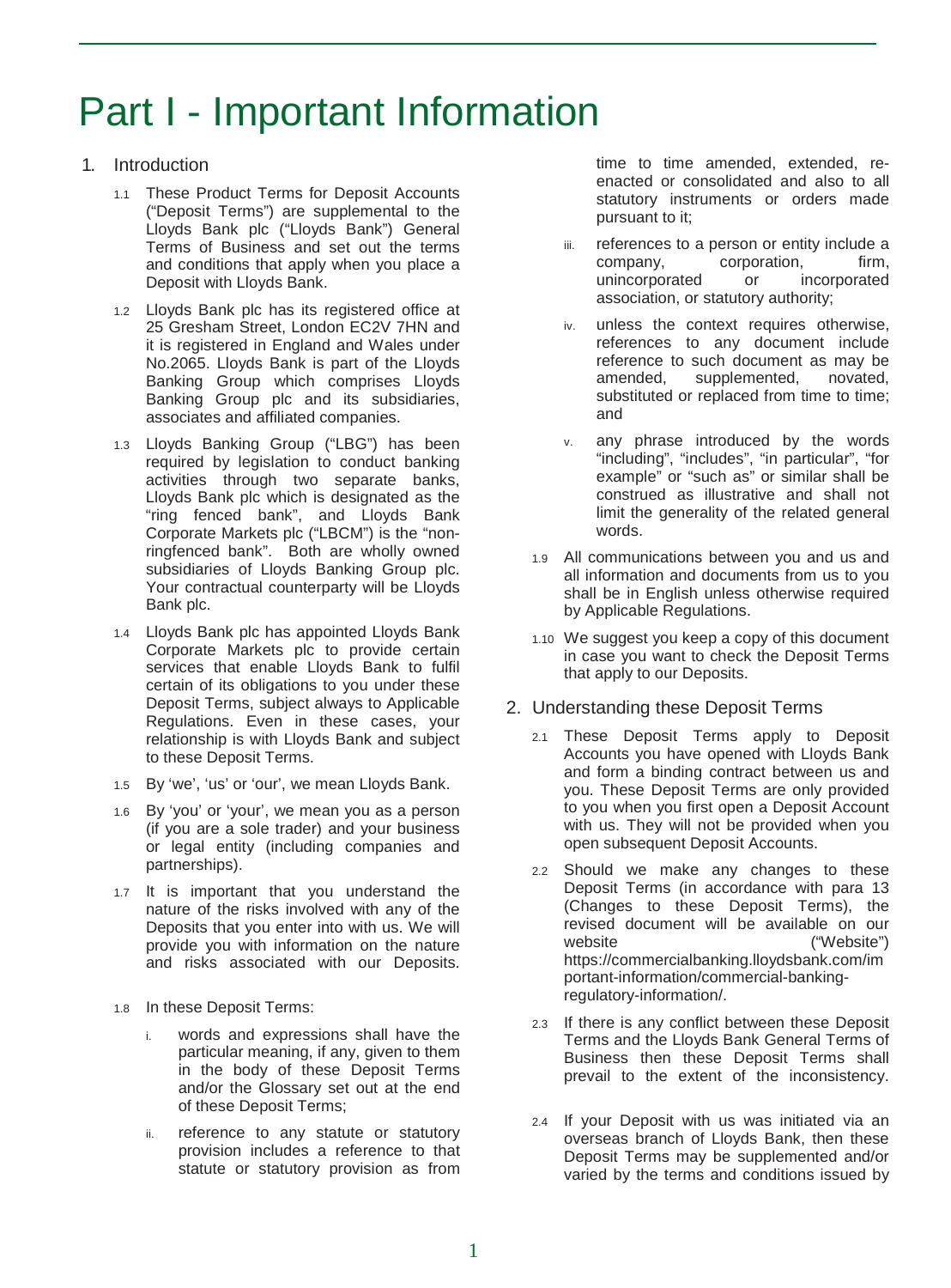the overseas branch.

- 2.5 If your Deposit with us was initiated via one of LBG's online platforms, then further terms specific to that platform may also apply.
- 3. Your knowledge and understanding
	- 3.1 Any Deposits which you enter into with us will be on the basis that you are able to make your own independent evaluation, based upon your knowledge and experience.
- 4. If you have questions
	- 4.1 If you have any questions about these Deposit Terms or our Deposits, need further information, or would like another copy of these Deposit Terms please contact your Lloyds Bank representative.
- 5. How we are regulated
	- 5.1 Lloyds Bank is authorised by the Prudential Regulation Authority ("PRA"), and regulated by the Financial Conduct Authority ("FCA") and the Prudential Regulation Authority. The address of the FCA is 12 Endeavour Square, London, E20 1JN. The address of the PRA is 20 Moorgate, London EC2R 6DA. Our authorised firm reference number is 119278. To find out more about us, see<br>the Financial Services Register: Financial Services www.fca.org.uk or call the FCA on 0800 111 6768.
	- 5.2 Although we are required to comply with the rules of the FCA, the PRA and other relevant regulators, they shall not give rise to any obligations or rights in contract between you and us except as provided under Applicable Regulations.
- 6. Important information about compensation arrangements
	- 6.1 The Financial Services Compensation Scheme (FSCS) covers eligible deposits provided by firms authorised by the UK regulators, the Financial Conduct Authority (FCA) and the Prudential Regulatory Authority (PRA).
	- 6.2 Further information about the scheme (including the amounts covered and eligibility to claim) can be obtained from the FSCS via its website www.FSCS.org.uk or by calling the FSCS on 0207 741 4100 or 0800 678 1100.
- 7. If you have a disability
	- 7.1 Please feel free to contact us if you would like this information in an alternative format such as braille, large print or audio.

7.2 If you have a hearing or speech impairment you can use Text Relay (previously TypeTalk) 6458. Your call may be monitored or recorded in case we need to check we have carried out your instructions correctly and to help improve our quality of Service.

- 8. Complaints
	- 8.1 If you experience a problem or wish to complain in relation to any aspect of our relationship under these Deposit Terms, please bring this to the attention of your Lloyds Bank representative as soon as possible.
	- 8.2 Once we receive your complaint we will write to you to acknowledge your complaint and let you know when you can expect a full response or to tell you what we have done to resolve the problem. Our full complaints policy is available upon request from your Lloyds Bank representative.
	- 8.3 Some customers will be "eligible complainants" and may be able to refer their complaint to the Financial Ombudsman Service. The Financial Ombudsman Service will only consider your complaint once you have tried to resolve it with us, so please take up your concerns with us first and we will do all we can to help.
	- 8.4 The Financial Ombudsman Service can be reached at Exchange Tower, Harbour Exchange, London, E14 9SR. Tel: 0800 023 4567. Further details are available at www.financial-ombudsman.org.uk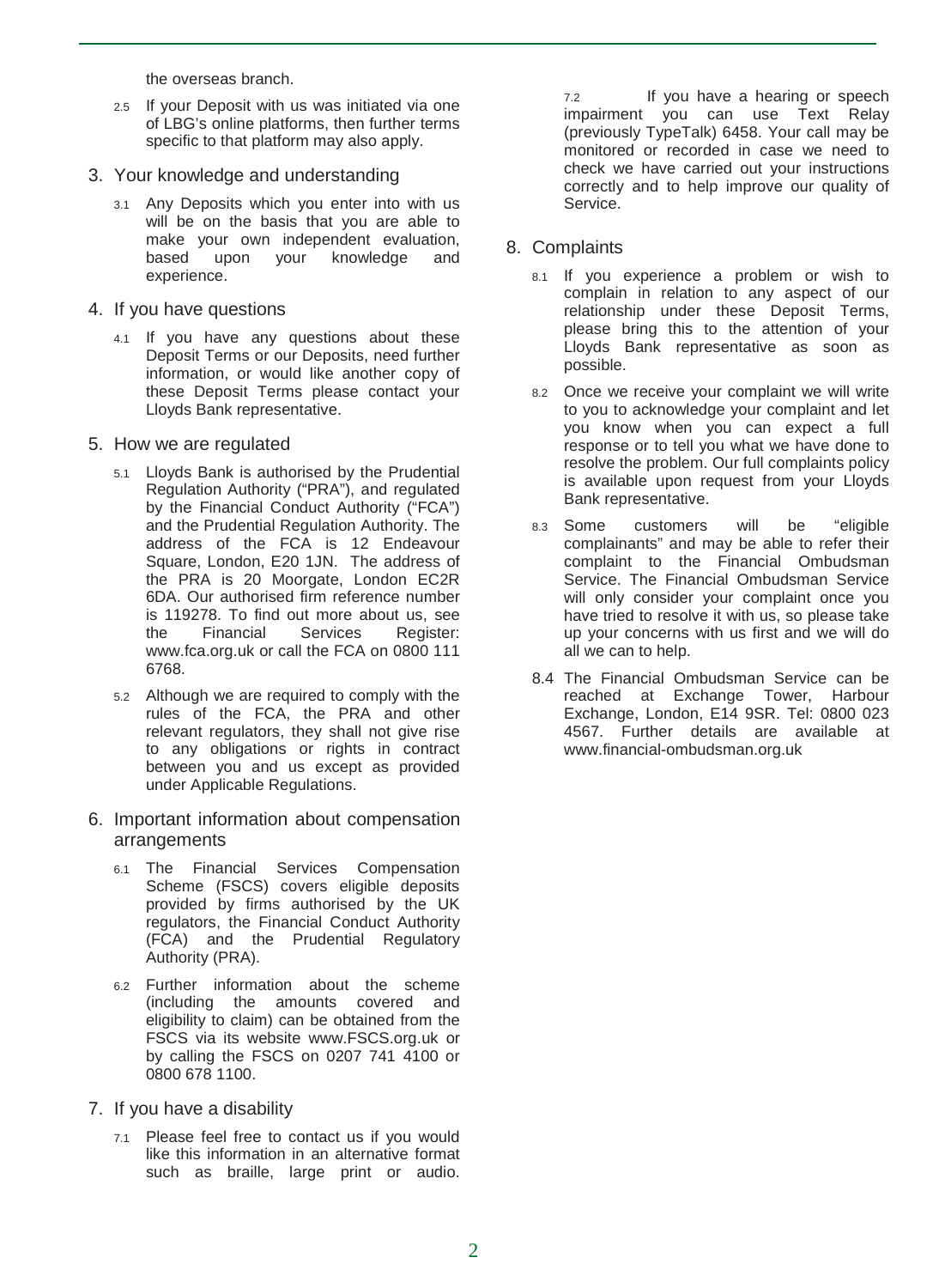### Part II – Terms and Conditions

- 9. Your status
	- 9.1 Lloyds Bank is subject to various regulatory regimes that require us to consider, in different ways, which products and services are appropriate to each category of client. Our determination of your status under each of these regimes will be communicated to you by letter or electronic means either shortly after or at the same time as you receive these Deposit Terms. That receive these Deposit Terms. communication will explain the different regimes that apply, how you will be treated in accordance with them, as well as a description of how you may request to be treated differently.
	- 9.2 In order to open a Deposit Account with us under these Deposit Terms you must
		- a) Only act in a business non-personal capacity (that is, for the purposes of your trade, business or profession);
		- b) Satisfy our internal checks and due diligence; and
		- c) Provide us with details of your Nominated Account, which will be used for the purposes of receiving all funds paid into and for repaying all<br>withdrawals from your Deposit withdrawals from your Accounts. You must maintain a Nominated Account for the duration of any Deposit Accounts held with us. Any incorrect details may result in delays in transfers in and out of your Deposit Account
	- 9.3 You may be required, from time-to-time, to provide additional or up-to-date information in order to open new Deposits. If this information is not provided within the timeframes we request, you will not be able to continue to open new Deposit Accounts.
	- 9.4 The Deposits available under these Deposit Terms are not "payment accounts" within the meaning of the Payment Services Regulations 2009. Deposits to and Withdrawals from Deposits are restricted and we do not permit transfers to any third parties other than withdrawals paid to your Nominated Account.
	- 9.5 Banking facilities such as overdrafts, payment cards and cheque facilities are not available with the Deposit Accounts under these Deposit Terms.
	- 9.6 Lloyds Bank does not provide investment

advisory services and neither we nor any Associate will provide you with any tax, legal or investment advice with respect to any product or Service. Please seek your own independent advice in relation to these matters.

- 9.7 Subject to paragraph 9.2 above you will be deemed to have accepted these Deposit Terms upon Account Opening.
- 9.8 Further information is available about certain Deposits as set out in Part III of these Deposit Terms.
- 9.9 Your Nominated Account may be held with us or a third party bank which is acceptable to us.
- 9.10 You may change your Nominated Account at any time prior to the maturity of any balances held in your Deposit Accounts, subject to our agreement, by contacting your Lloyds Bank representative.
- 9.11 We may refuse to open a Deposit Account without giving a reason.
- 9.12 We may also refuse to accept funds into a Deposit Account if we reasonably believe that by doing so we might break a law, regulation, code or other duty that applies to us. We may also refuse to accept funds if we reasonably believe that by doing so we may damage our reputation.
- 9.13 Deposit Accounts that you open may be subject to restrictions on currency and minimum or maximum balances that we may apply at any time without prior notice.
- 9.14 Most of the provisions in these Deposit Terms apply on the same basis to all our customers regardless of size. However if you are not a Banking Customer then there are some differences:
	- i) Cancellation rights do not apply (see paragraph 13 below); and
	- ii) Your liability for Losses as result of Unauthorised Transactions is unlimited (see paragraph 19 below).
- 10. Joint accounts
	- 10.1 We may open a Deposit Account for you in joint names.
	- 10.2 If you have a Deposit Account in joint names:
		- a) We can act on the instructions received from any one of the joint account holders;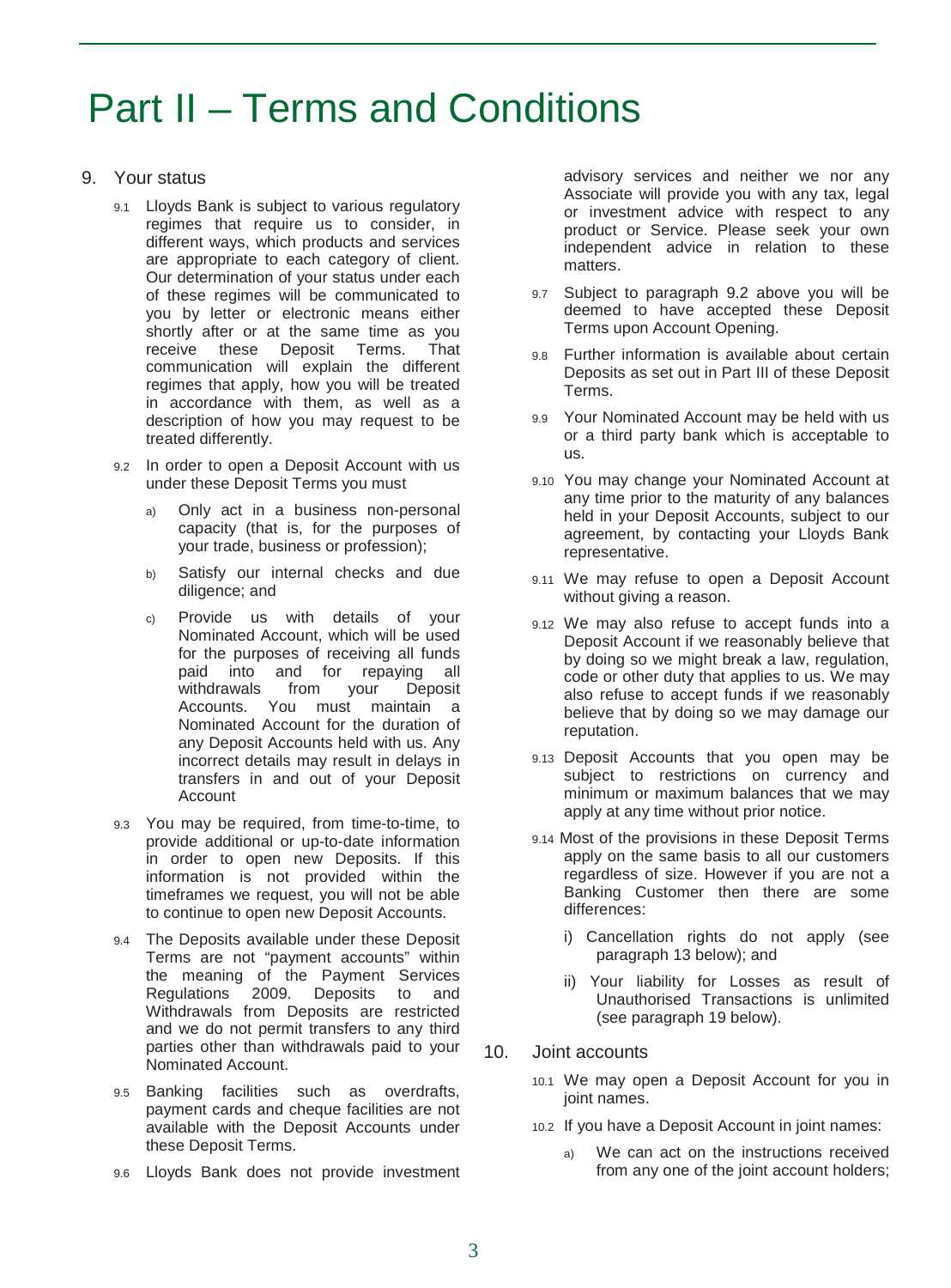and

- b) Any one of the joint account holders may, where permitted, request closure of the joint account, unless we have been made aware of a dispute between you.
- 11. Transfers in and out of your Deposit Accounts
	- 11.1 Funds withdrawn from your Deposit Account may only be transferred from/to your Nominated Account.
	- 11.2 We will process a Withdrawal Instruction by the end of Working Day on which it is received, as long as the instruction is received by us before the Cut Off Time. This applies to payments in United States Dollars, Sterling and Euro. Withdrawals in other currencies may have different execution times. Please contact your Lloyds Bank representative for further details.
	- 11.3 If we receive (or are deemed to have received) any Withdrawal Instruction:
		- a) After the Cut Off Time on any Working Day; or
		- b) On a day which is not a Working Day.

We will treat that Transfer Instruction to have been received by us on the next Working Day.

- 11.4 We will deem your Withdrawal Instruction or your giving us notice, as consent for any transfer to be made to your Nominated Account. Once you have given your Withdrawal Instruction you cannot revoke it.
- 11.5 Withdrawals from your Deposit Accounts are subject to any limits that we may notify you of at any time.
- 11.6 We may decline any Withdrawal Instruction if:
	- a) There are insufficient funds available in your Deposit Account to fund that Withdrawal;
	- b) There is any dispute over your entitlement to funds in your Deposit Account;
	- c) Any of the terms applicable to the Deposit Account have not been complied with;
	- d) The Withdrawal would be contrary to any of the Deposit Terms of the Deposit Account including any account limits; or
	- e) It would be unlawful or in contravention of any applicable regulations for us to do so.
- 11.7 We will not be responsible for any failure to carry out a Withdrawal Instruction by you where such failure on our part was due to unavoidable, abnormal or unforeseen circumstances or any other matter beyond our control.
- 11.8 You must notify your Lloyds Bank representative immediately if you become aware of any unauthorised or incorrectly executed withdrawals. Our liability for withdrawal instructions executed by us is set out later in this section.
- 11.9 We may provide you with Secure Procedures for instructing Withdrawals from your Deposit Accounts which may include security features (such as security questions or verification codes which) we will use to confirm the validity of instructions we receive.
- 11.10 Where applicable, we may change our Secure Procedures and where the change does not affect these Deposit Terms and we reasonably consider it to be to your advantage we can do this without telling you in advance.
- 11.11 You must do all that you reasonably can to make sure that nobody else can use the Secure Procedures. If you think that someone else may be able to use, or has used, your Secure Procedures you must advise your Lloyds Bank representative as soon as possible.

#### 12. Confirmations and Statements

- 12.1 Unless otherwise agreed, a confirmation will be sent to you electronically, by email, by post or by fax to the relevant contact address recorded in our systems each time you make a deposit or Withdrawal from your Deposit Account.
- 12.2 We will provide or make statements of account available to you for each Deposit Account (excluding Term Deposits).
- 12.3 If we are sending a statement of account or confirmation to you we will only send one copy. If a Deposit Account is held in the names of two or more persons we will only send it to the first named person on the Deposit Account.

#### 13. Changes to these Deposit Terms

- 13.1 We may change any provision in these Deposit Terms where we are obliged to do so by law, regulation, or any codes of practice which apply to us.
	- a) Changes we may make without notice

Where we reasonably believe that a change is to your benefit, we will make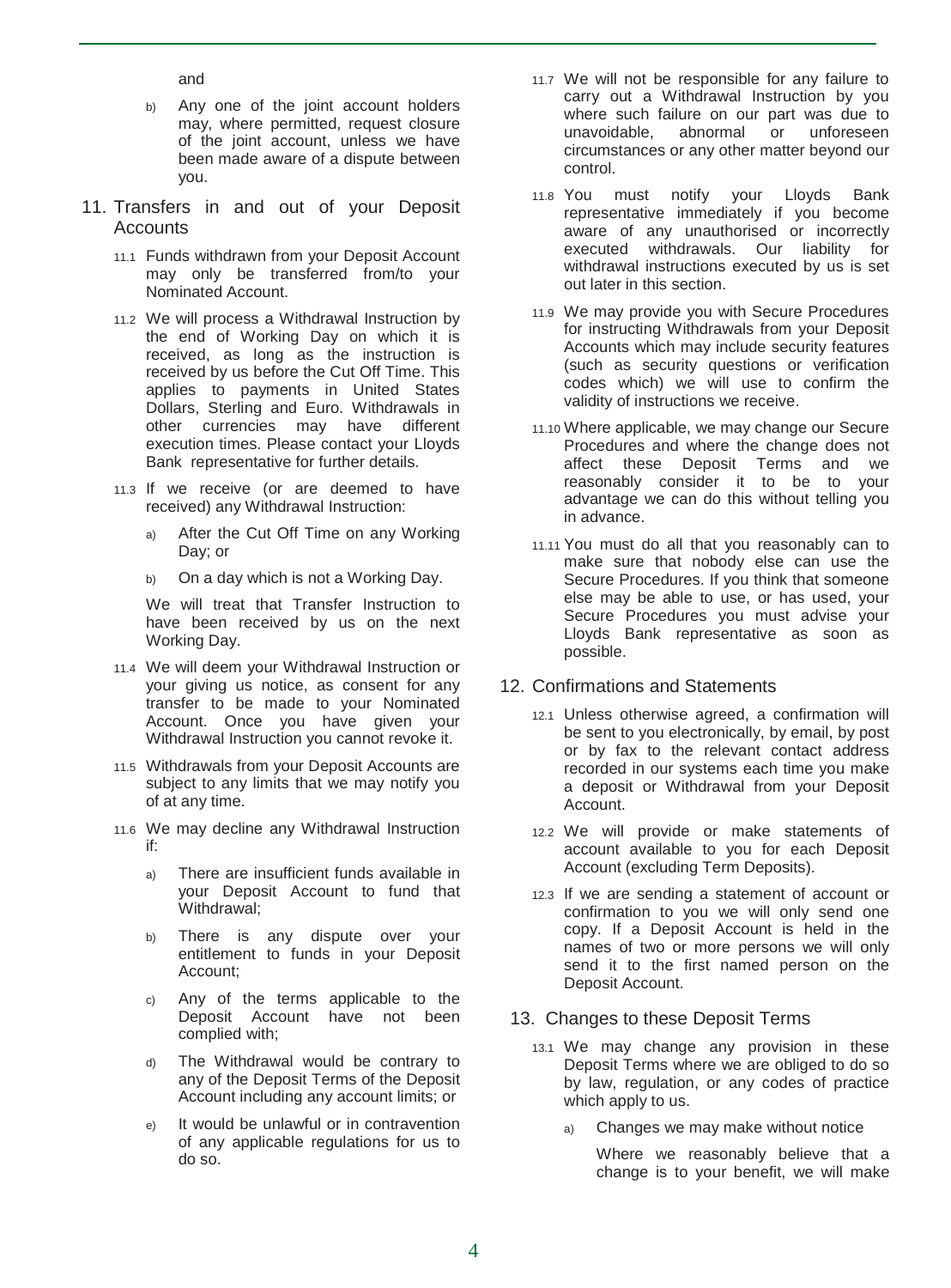the changes without prior notice and the change will be effective immediately. We will notify you of the change as soon as is practicable.

b) Changes we may make with notice

Where we reasonably believe<br>that a change is not to that a change is your advantage:

- Call Accounts we will provide one Working Day's prior notice to you of a change which will be effective on the Working Day after you receive notice.
- Notice Accounts we will provide fourteen calendar days' notice.
- Term Deposit these Deposit Terms apply for the duration of the term, subject to the first sentence of paragraph 13.1 above.
- 14. Changes to Interest Rates
	- 14.1 Your Lloyds Bank representative will agree the Interest Rate for your Deposit Account with you. Interest Rates for Call and Notice Accounts will be based on a Reference Rate plus a set Margin. We may also (in our discretion) agree a Managed Rate with you.
	- 14.2 The Interest Rate is a gross annual Interest Rate without reference to any deduction or withholding we may be obliged to make by law. We reserve the right to vary arrangements described in this condition if there is a change in the relevant UK tax law.
	- 14.3 Where the agreed Interest Rate for your Deposit Account is tracking a Reference Rate, the Reference Rate will be a published market interest rate. Any changes to the Interest Rate resulting from changes to the Reference Rate will be applied on the Working Day when the new rate becomes effective.
	- 14.4 Where we reasonably believe that a change in the Margin is not to your advantage:
		- Call Account we will provide you with one Working Days' notice.
		- Notice Account we will provide you with fourteen calendar days' notice.
		- Term Deposit we will not change a fixed Interest Rate applicable to any Term Deposit for the term over which we have agreed to keep it fixed.

If you do not accept the change then you need to notify us before the notice period expires and the funds will be returned to you at the end of the notice period.

14.5 Where we reasonably believe that a change

in the Margin is to your advantage we can make this change immediately without prior notice.

- 14.6 We reserve the right to apply a Reversion Rate where you make a Withdrawal from a Notice Account.
- 14.7 Deposit Accounts can be held in different currencies (including GBP Sterling). Where the relevant Interest Rate for that currency becomes negative we reserve the right to apply a negative rate of interest.
- 14.8 For Call Accounts and Notice Accounts interest will accrue and will be applied daily on the basis of a 365 day year (or 366 day year in a leap year) to the Deposit Account, from the Value Date. For Term Deposits, interest will be applied on the Maturity Date on the basis of a 365 day year (or 366 day year in a leap year) and on each anniversary (if applicable) of the Value Date.

#### 15. When YOU can close a Deposit Account

- Call Accounts can be closed at any time without notice.
- Notice Accounts can be closed by giving us notice equal to the relevant notice period.
- Term Deposits cannot be closed until the end of the applicable term.

The funds will be returned to you in accordance with paragraphs 11.1 & 11.2 above.

#### 16. When WE can close a Deposit Account

16.1 We may close your account by:

- Call Accounts we will give you one Working Day's notice.
- Notice Accounts we will give you fourteen calendar days' notice.
- Term Deposits cannot be closed until the end of the applicable term.

The funds will be returned to you in accordance with paragraphs 11.1 & 11.2 above

- 16.2 We may close your Deposit Account/s immediately if you breach these Deposit Terms or if any of the events in paragraph 17.2 occur.
- 16.3 We do not need to give you a reason for closing any Deposit Accounts.

#### 17. Termination of our agreement

17.1 When we or you close a Deposit Account, these Deposit Terms shall continue in full force and effect until all rights and obligations of the parties have been discharged.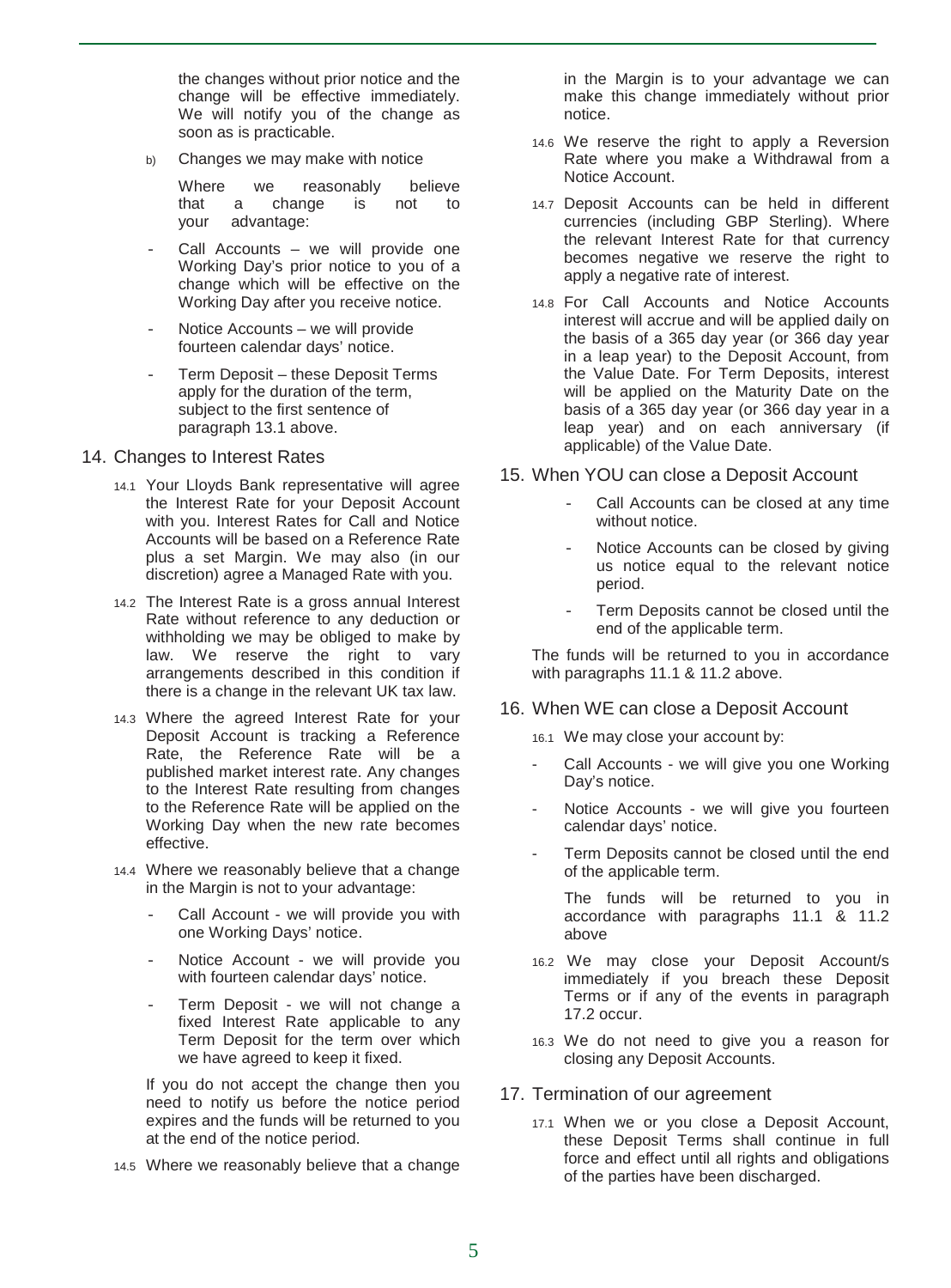- 17.2 We reserve the right to close your Deposit Account/s immediately if any of the following occur:
	- We have reason to believe that you are using your Deposit Account for personal reasons not connected to your business, trade or profession, or if you do not meet the eligibility criteria set out in paragraph 9.3 above;
	- b) Any information you have given us (whether in connection with our agreement under these Deposit Terms or not) is inaccurate;
	- c) If any material litigation is being taken against you at and you have not informed us;
	- d) If the account is of a sole trader status, and you become deceased, unsound mind, insolvent (or in Scotland, apparently insolvent), a bankruptcy petition (or in Scotland, a petition for sequestration) is presented against you, or steps are taken to appoint an administrator, judicial factor or similar officer to you or you apply to the court for a moratorium or make a proposal to creditors for a voluntary arrangement or you grant a trust deed for creditors or take any action (including entering negotiations) with a view to readjustment, rescheduling, forgiveness or deferral of any part of your indebtedness;
	- e) If you are a limited company or limited liability partnership, you have a petition presented or resolution passed for winding up or an administration order or a notice of intention to appoint an administrator is issued, or notice of appointment of an administrator is filed with the court, you have a receiver appointed over all or part of your assets or you cease to trade, or you are deemed by law unable to pay your debts or you make an application in connection with a moratorium or a proposal to creditors for a voluntary arrangement or take any action (including entering into negotiations) with a view to readiustment. rescheduling, forgiveness or deferral of any part of your indebtedness, including in Scotland granting a trust deed for creditors;
	- f) If you are a partnership (including a limited liability partnership) or unincorporated association, dissolve or a petition is presented for an order to be made for the winding-up of

the partnership or an application or a petition is presented or made for an administration order against the partnership;

- g) If you are a limited liability partnership, any member ceases without our written consent to be a member or you cease for any reason to be a limited liability partnership;
- h) You fail at any time to meet any checks required by law or regulation;
- i) If closure of your Deposit Account/s is required by the order of any court or by direction or decision of a regulator; or
- i) You breach these Deposit Terms or any other agreement with us.

#### 17.3 **Cancellation Rights for Banking Customers**

- If you are a Banking Customer you have fourteen calendar days from Account Opening in which to cancel a Deposit Account without charge. This right to cancel does not apply to any Deposit Account where the effective term of the deposit is fixed (e.g. Term Deposits).
- ii. You do not need to provide any reason for cancellation. Just give us your notice in writing, by telephone or contact your Lloyds Bank representative.
- iii. On cancellation we will give you all your money back together with interest applied. If you miss the fourteen day deadline you may still close your account in accordance with paragraph 15 of these Deposit Terms.
- 18. Charges
	- 18.1 Whilst we currently do not apply any charges for our Deposit Accounts this is subject to review and may change. Should we introduce charges in the future we will give you notice.

#### 19. Liability

- 19.1 If you are a Banking Customer you must notify us by telephone or in writing without undue delay and in any event within three months of the date on which funds were debited from your account of any incorrectly executed or any Unauthorised Transactions.
- 19.2 If you are Banking Customer your liability under this paragraph 19.2 will be subject to a limit of £35 per instance of loss due to an Unauthorised Transaction, unless you have acted fraudulently or you have intentionally or with gross negligence failed to:

(A) Take all reasonable steps to keep the Secure Procedures (including each constituent personalised security feature) safe;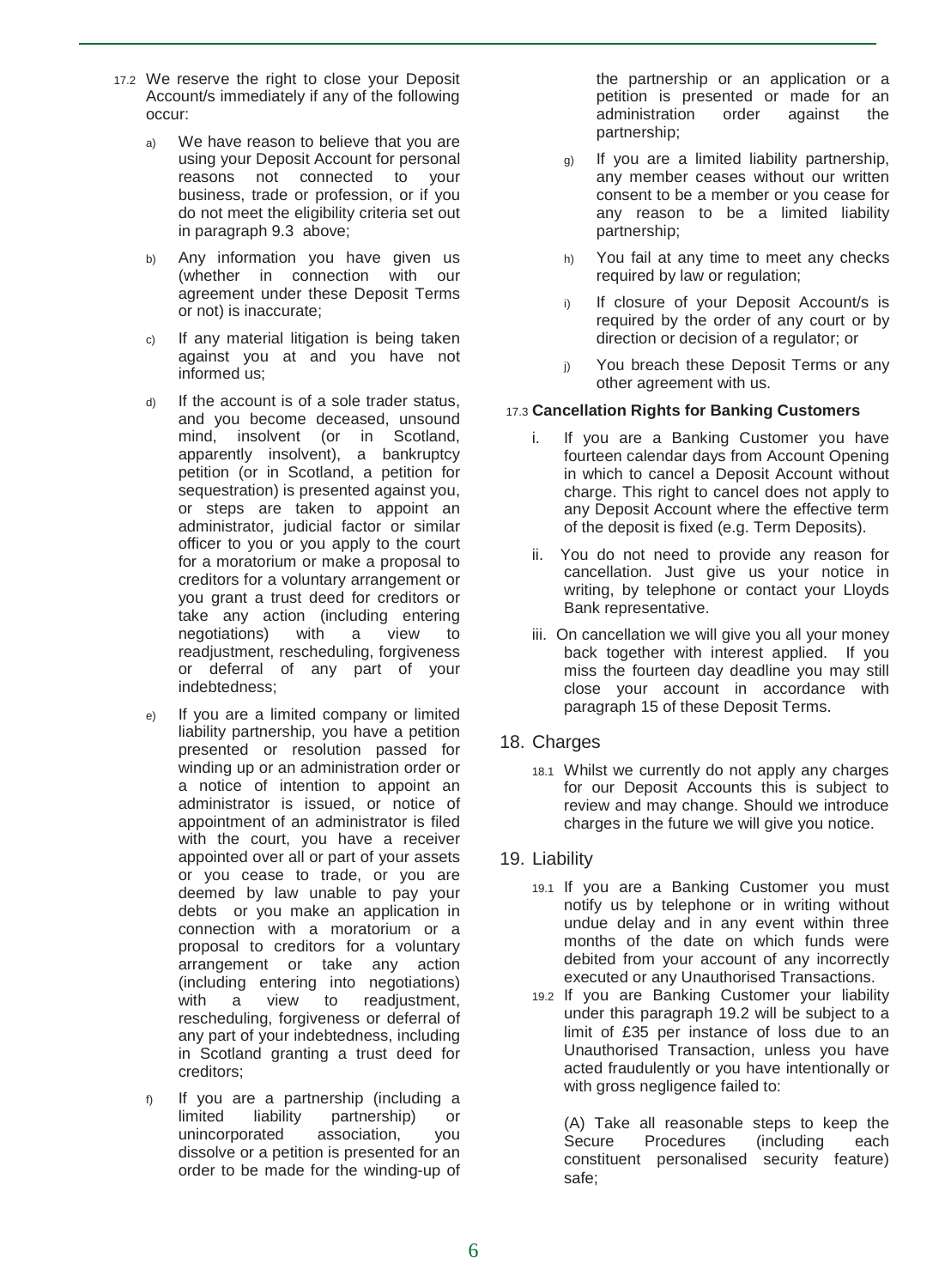(B) Use the Secure Procedures in accordance with these terms and conditions; or

(C) Notify us in the agreed manner and without undue delay on becoming aware of the loss, theft, or misappropriation or unauthorised use of the Secure Procedures (including any security feature),

In which case your liability for such losses will be unlimited.

If you are a not a Banking Customer your liability for such losses is unlimited.

- 19.2 We will not be liable for:
	- a) Any Loss not directly associated with the incident that may cause you to claim against us whether or not such losses were reasonably foreseeable;
	- b) Any Loss of profits, loss of business, loss of goodwill or any form of special damages;
	- c) Any Loss associated directly or indirectly with our failing to make a payment because you have not provided us with the required or correct details; or
	- d) Any Loss resulting from our reliance on your Withdrawal Instructions where you have acted fraudulently.
- 19.3 If we fail to execute a Withdrawal Instruction we will refund the amount of the withdrawal to your Deposit Account. We will also refund to you any interest directly incurred by you on your Nominated Account. Beyond this we will have no further liability for an unauthorised Withdrawal.
- 19.4 Nothing in this condition excludes our liability for fraudulent misrepresentation by us, our employees or agents, or any other liability on our part which cannot be excluded by law.
- 20. Tax reporting and withholding
	- 20.1 We may be required by legislation or by agreement with tax authorities to report certain information about you and/or your relationship with us:
		- a) To the tax authorities in the UK who may pass that information onto the tax authorities in other countries where you may be subject to tax; or
		- b) Directly to the tax authorities in other countries.

20.2 If we are required to report information

about your Deposit Accounts:

- a) You agree to provide the information requested and that confidentiality rights under applicable data protection, bank secrecy or similar laws will not apply to the information we obtain from you or report in order to comply with our obligations;
- b) If you do not provide us with information requested, we may (i) apply a withholding tax to amounts, including interest, we pay to you, (ii) close your Deposit Account/s, and/or (iii) transfer the Deposit Account to an affiliate in another jurisdiction; and
- c) We will not be liable for any loss you may suffer as a result of our complying with legislation or agreements relating to taxation issues unless that loss is caused by our gross negligence, wilful default or fraud.

#### 21. HMRC direct recovery

21.1 HM Revenue & Customs ("HMRC") has statutory powers to recover debts due to it directly from bank and building society accounts. We will be required to respond to their enquiries and requests for information by HMRC in accordance with the Direct Recovery Scheme. We may be required to pay sums out of your Deposit Accounts to HMRC or to a suspense (or similar) account pending the HMRC's decision.

#### 22. Right of Set-Off

- 22.1 If you owe money to us, we may, without prior notice, use money in all or any of your Deposit Accounts with us to reduce or repay what you owe to us under any other agreement between you and us. If we need to make a currency exchange in order for us to do so, we will use the equivalent amount in the relevant currency.
- 22.2 We will not use this right where doing so would contravene any law or regulation.

#### 23. Dormant accounts

- 23.1 We participate in the Unclaimed Assets Scheme established under the Dormant Bank and Building Society Accounts Act 2008.
- 23.2 Under the scheme, we may transfer balances of dormant accounts to Reclaim Fund Ltd (RFL). RFL is a not-for-profit reclaim fund which is authorised and regulated by the Financial Conduct Authority.
- 23.3 If there is no activity on a Deposit Account which is not a Term Deposit for a period of at least 13 months, we reserve the right to make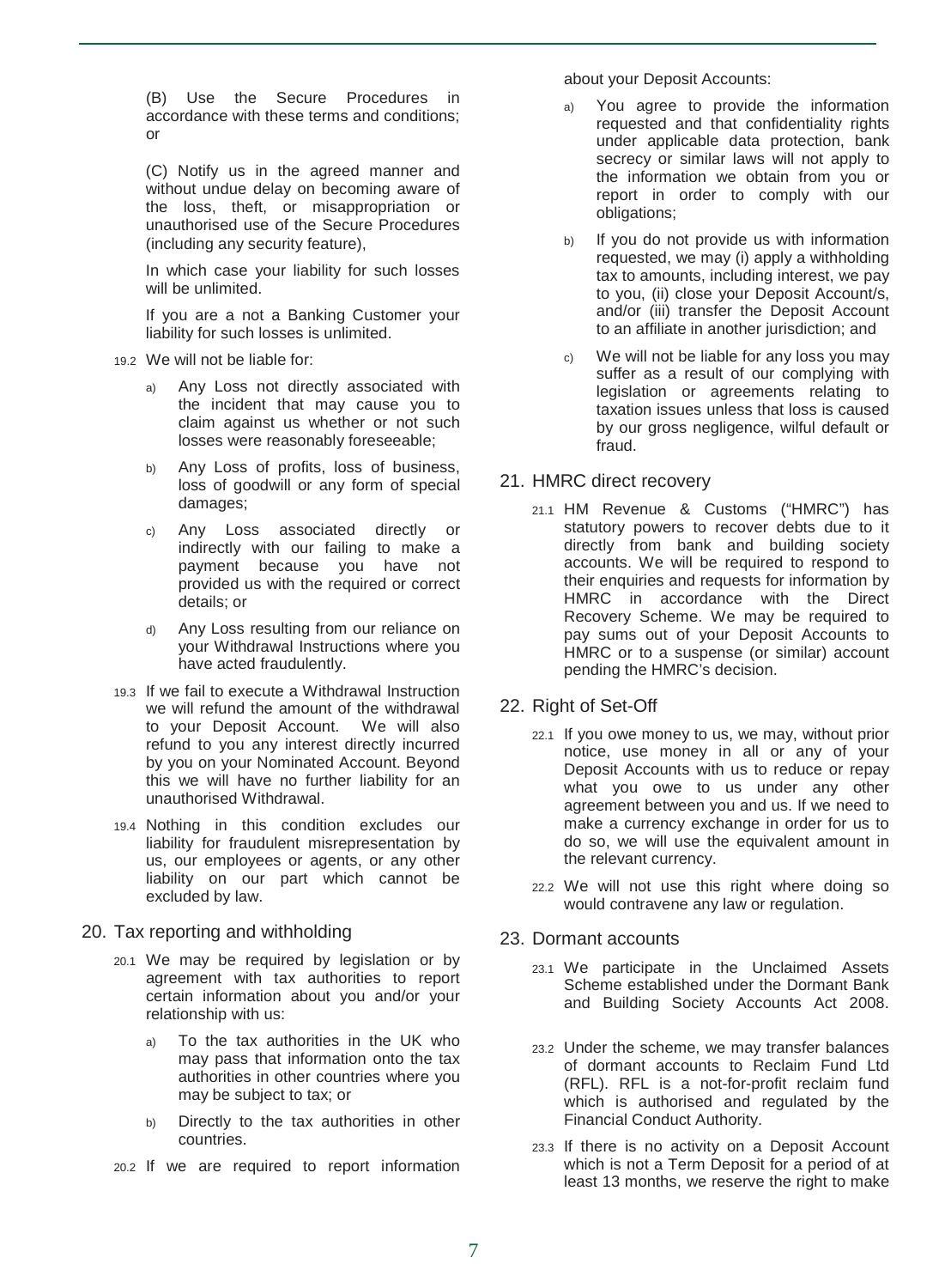the account dormant and apply additional security procedures as a means of preventing fraud and protecting privacy. We will contact you first to ask whether the account should be kept open. If we do not receive a response within 2 months of contacting you and the account remains inactive we can close the account and return the funds to your Nominated Account.

- 23.4 When we make a Deposit Account dormant, the funds in the account remain in your beneficial ownership and will continue to attract interest on the same basis as before the Deposit Account was made dormant. Any changes we subsequently make to Interest Rates on Deposit Accounts of the same type will apply to the dormant account and we do not have to notify you personally of this change.
- 23.5 You may contact us at any time if you believe you have funds in a dormant Deposit Account. In the event of a valid claim, we will advise you of the balance of the Deposit Account, the amount of interest that has accrued if any and how you can access the funds.
- 23.6 If we transfer the balance of your account to the unclaimed asset scheme and RFL, you will have against RFL the same right to payment of your balance as you would have had against us if the transfer had never happened. However, we will remain responsible for managing all aspects of the customer relationship with you and for handling all repayment claims (which we will do on behalf of RFL). Therefore, you should continue to contact us in the usual way if you have any queries or complaints in relation to your account or balance.
- 23.7 Both we and RFL participate in the Financial Services Compensation Scheme (FSCS). The transfer by us to RFL of your balance will not adversely affect any entitlement you have to compensation from the FSCS.
- 24. General provisions

#### Entire agreement

24.1 These Deposit Terms supersede any previous written or verbal agreement between us (except any Product Agreements) in relation to the matters dealt with in these Deposit Terms and, except as expressly stated, comprise the whole agreement between us relating to the subject matter of these Deposit Terms.

#### **Severability**

24.2 If any provision of these Deposit Terms is found by any court or regulatory or administrative body of competent jurisdiction to be invalid or unenforceable, then:

- I. the invalidity or unenforceability of that provision will not affect the other provisions of these Terms, which will remain in full force and effect;
- II. if that provision would be valid or enforceable if part of it were deleted, then the provision in question will apply with such modification(s) as may be necessary to make it valid and enforceable; and
- III. if paragraph 24.2(II) does not apply, then you and we agree to negotiate in good faith to substitute for any invalid or unenforceable provision a valid and enforceable provision which achieves to the greatest extent possible the same effect as would have been achieved by the invalid or unenforceable provision.

#### No Waiver

24.3 A failure or delay by us in exercising any right in respect of these Deposit Terms will not be presumed to operate as a waiver In addition a single or partial exercise of any right, power or privilege will not be presumed to preclude any subsequent or further exercise of that right or of any other right under these Deposit Terms.

#### Rights of Third Parties

24.4 Subject to paragraph 32.4 of the Lloyds Bank General Terms of Business, the Contracts (Rights of Third Parties) Act 1999 shall not apply to these Deposit Terms.

#### Force majeure

24.5 We will not be liable to you for any delay in performance, or for the non-performance, of any of our obligations hereunder by reason of any cause beyond our reasonable control. This includes without limitation any breakdown or failure of transmission, communication or computer facilities, strikes or similar industrial action and the failure of any relevant exchange, clearing house, data service provider and/or broker for any reason to perform its obligations.

#### Governing Law

24.6 These Deposit Terms and any noncontractual obligations arising out of, or in connection with it, shall be governed and construed in accordance with the laws of England and Wales.

#### Jurisdiction

24.7 The courts of England and Wales shall have exclusive jurisdiction to settle any dispute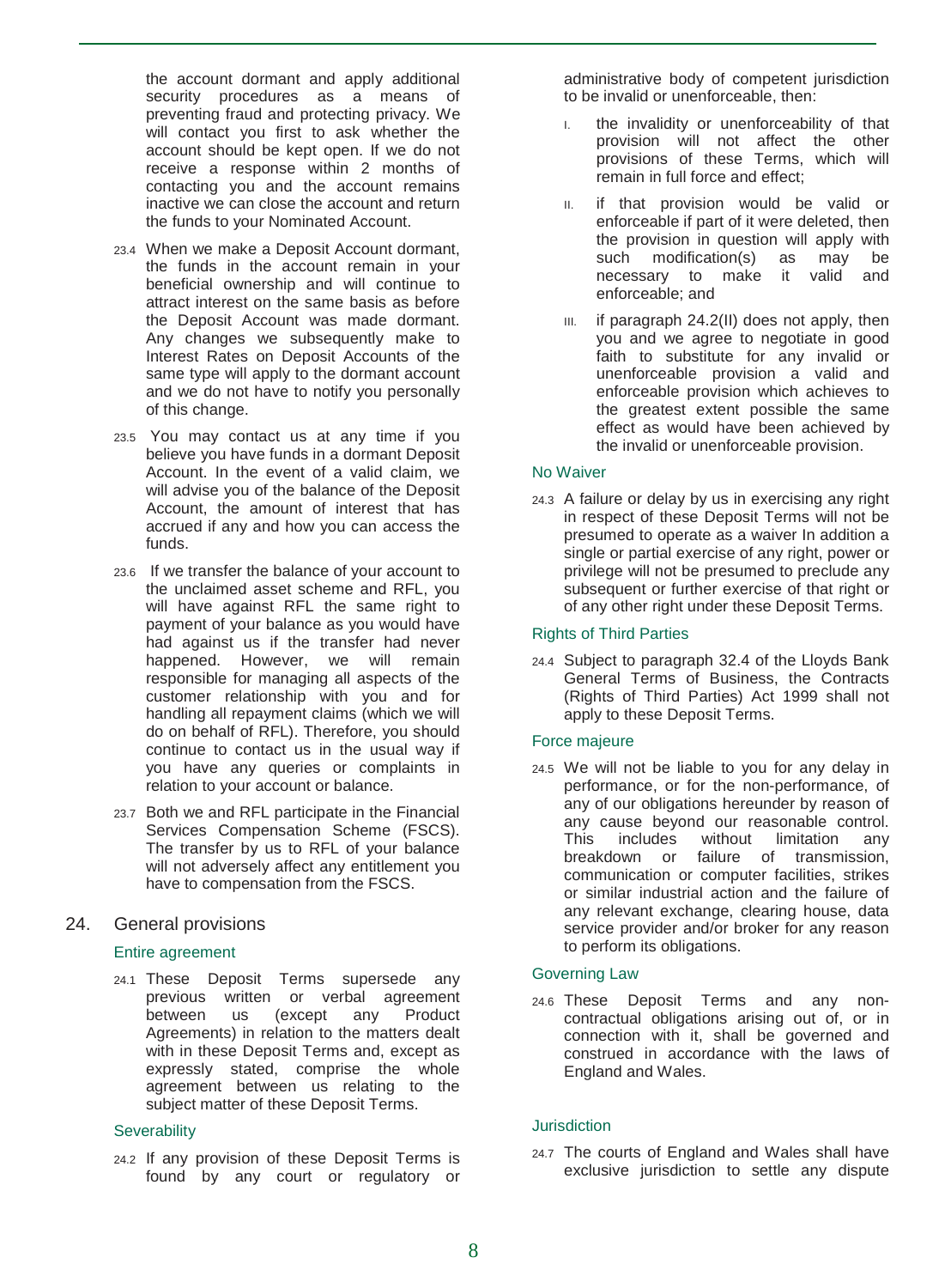arising out of or in connection with these Deposit Terms (including any dispute relating to any non-contractual obligation arising out of or in connection with these Deposit Terms).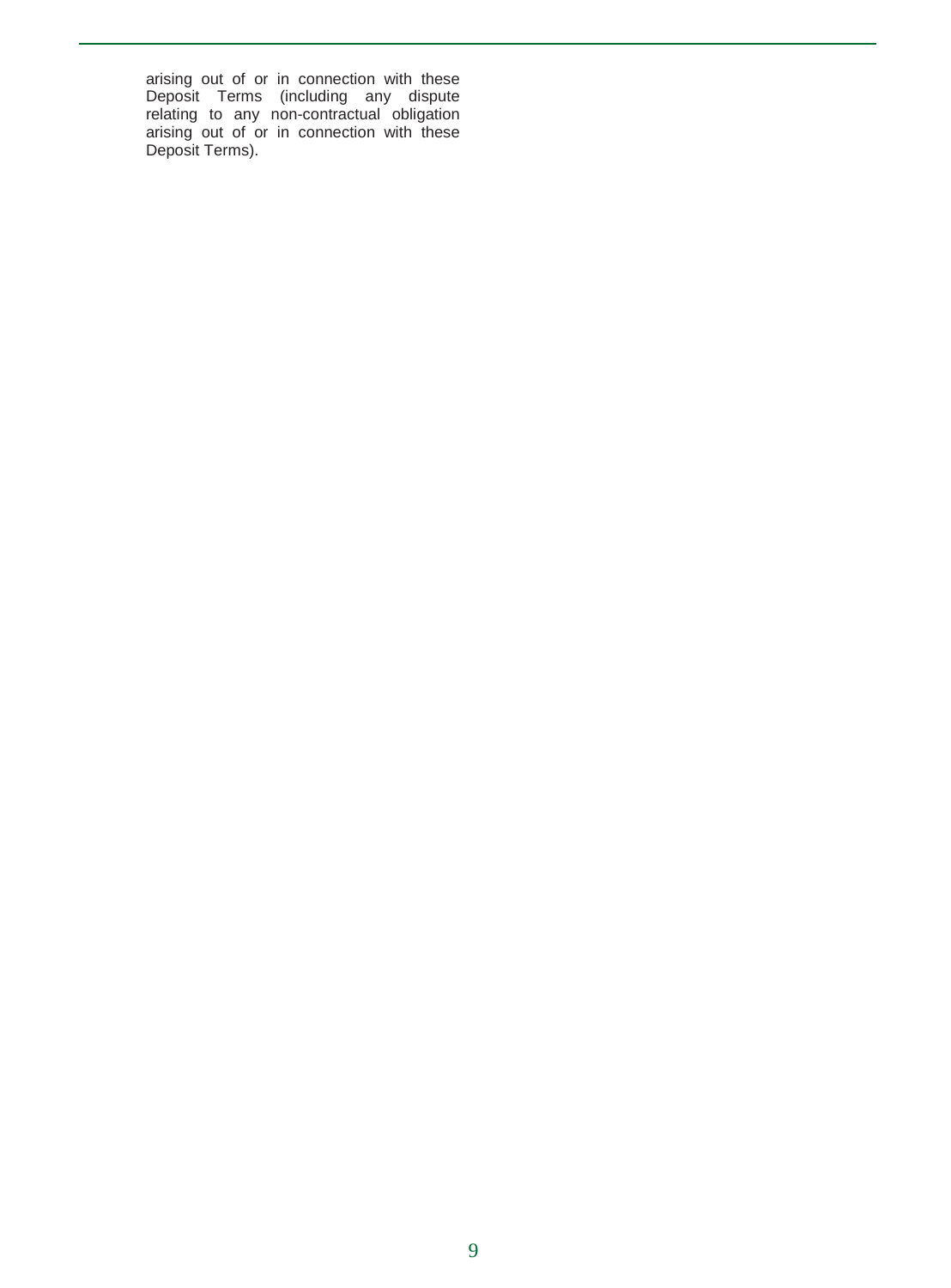### Part III - Our Deposit Products

#### 25. Key Features of Call Accounts

- 25.1 You can access funds in your Call Accounts on a Working Day, provided a Withdrawal Instruction is received by us by the Cut Off Time, subject to minimum withdrawal amounts.
- 25.2 Call Accounts are available in all major currencies including Sterling, Euros and U.S. Dollars. Other currencies may be available upon request. Please contact your Lloyds Bank representative for more details.
- 25.3 The Principal and the Interest Rate will be agreed between us and you prior to Account Opening.
- 25.4 On Withdrawal the amount to be withdrawn will be transferred to your Nominated Account.
- 25.5 Interest is calculated daily to your account balance.
- 26. Key Features of Notice Accounts
	- 26.1 Notice Accounts require you to give notice before making a Withdrawal or closing your Deposit Account.
	- 26.2 We offer a range of Notice Accounts with different notice periods.
	- 26.3 Notice Accounts are available in all major currencies including Sterling, Euros and U.S. Dollars. Other currencies may be available upon request.
	- 26.4 The Principal and the Interest Rate will be agreed between you and us prior to Account Opening based on a Managed Rate.
	- 26.5 Any changes to the Interest Rate will be applied on the Working Day the new Interest Rate becomes effective. See paragraph 14 above for notification periods.

If you do not accept the change then you need to notify us in accordance with Paragraph 14.4

- 26.6 To make a Withdrawal, you must give us notice in accordance with the relevant notice period.
- 26.7 If you make a Withdrawal from your Notice Account, the Interest Rate applied to the funds to be withdrawn will be the Reversion Rate. The Reversion Rate will apply for the duration of the notice period, from the date we receive your Withdrawal Instruction. Interest on the funds to be withdrawn will be

paid at the end of the notice period.<br>26.8 Upon receiving your

Upon receiving your Withdrawal Instruction we will send you a Confirmation setting out the amount to be withdrawn and the date of Withdrawal.

- 26.9 Minimum withdrawal amounts apply
- 27. Key Features of Term Deposits
	- 27.1 We currently offer the following Term Deposits:
		- Variable Rate Term Deposits;
		- Fixed Rate Term Deposits;
		- Our range of Term Deposits may change at any time without prior notice.
		- Term Deposits are available in all major currencies including Sterling, Euros and U.S. Dollars. Other currencies may be available upon request.
		- The Principal, Interest Rate and the term of the deposit will be agreed between you and us prior to Account Opening.
	- 27.2 You may not make any Withdrawal from any Term Deposit prior to the Maturity Date and must hold the Term Deposit until the end of the applicable term.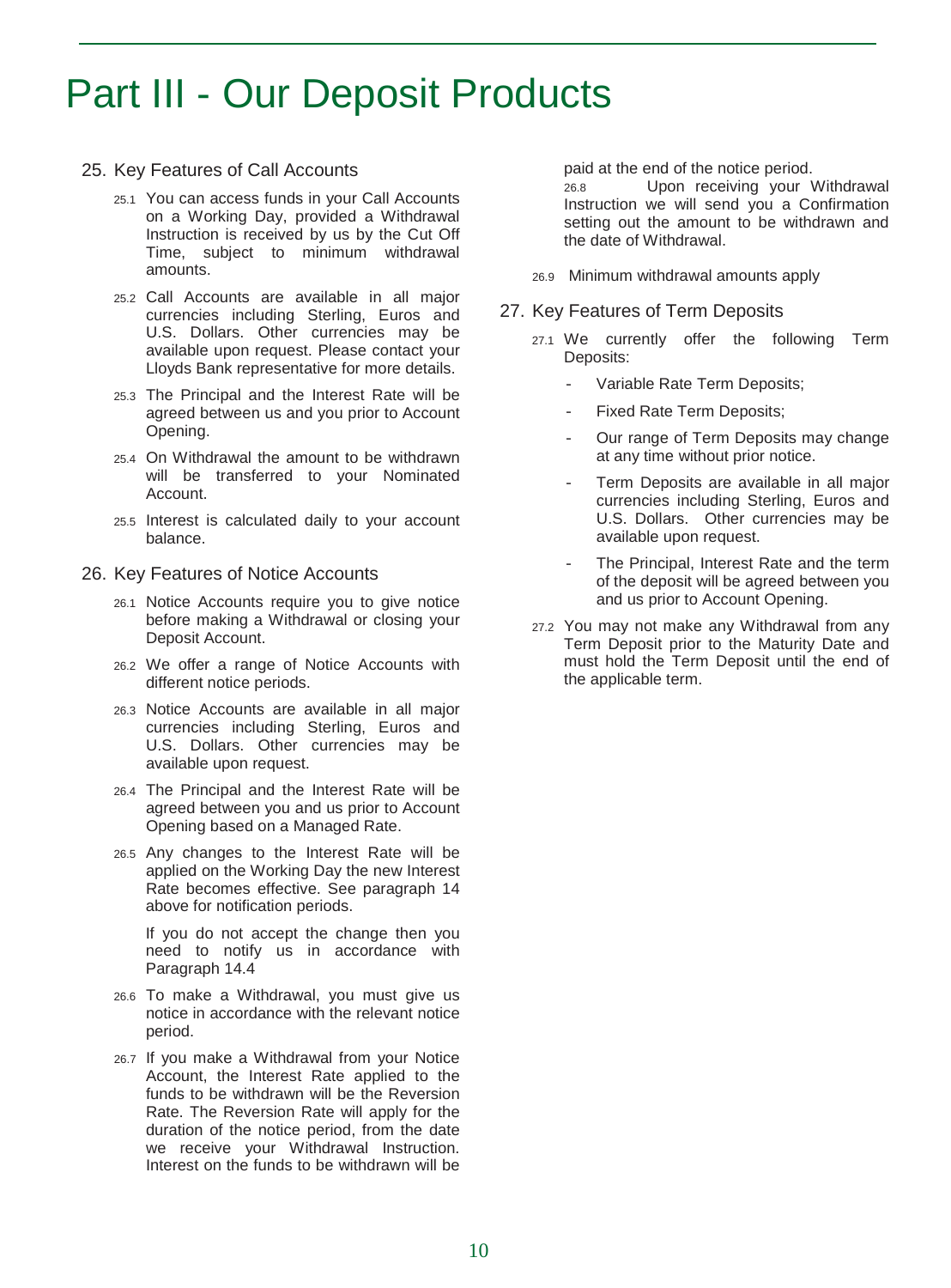### **Glossary**

**Account Opening** means the date on which we agree the Deposit Terms of your Deposit Account with you.

**Applicable Regulations** means any applicable laws, rules and regulations including without limitation, the Financial Services and Markets Act 2000, the rules of the FCA and the PRA, any rules, policies, guidelines and practices of a relevant regulator, the rules of a relevant Market and all other applicable laws, rules, procedures, codes, standards and regulations (including without limitation, accounting rules, anti-money laundering and economic sanctions legislation).

**Associate** means any undertaking in a group of companies (whether a holding company, subsidiary, subsidiary of any holding company, or representative and branch office in any jurisdiction) or a person whose relationship with the group might reasonably be expected to give rise to a conflict of interest in dealings with third parties.

**Banking Customer** means commercial businesses with an annual turnover of up to £25 million.

**Call Account** means a Deposit Account where you can access your funds on the same Working Day provided that a Withdrawal Instruction is received by us prior to the Cut Off Time.

**Cut Off Time** means the time by which we must receive all instructions for a Deposit Account if they are to be processed on that Working Day (5:00 p.m. London time for GBP & USD. 3:30 p.m. London time for EUR).

**Deposit or Deposit Account** means either a Call Account, a Notice Account or a Term Deposit

**Fixed Rate Term Deposit** means a Term Deposit with a fixed term and a fixed Interest Rate.

**Interest Rate** means the rate of interest that will apply to your Deposit Account. The gross rate of interest means the interest is applied without the deduction of tax (which may include, but not limited to income or withholding tax).

**Loss** means any loss, damage, cost, charge, expense, claim, counter-claim, action, suit, judgment or other liability which a person may incur or which may be made against such person.

**Managed Rate** means the Interest Rate for your Deposit Account agreed between you and us.

**Margin** means the margin we have agreed with you for a Deposit Account by which the Interest Rate for that account differs from the Reference Rate. The Margin will be expressed in percentage or basis point.

**Maturity Date** means the date on which all funds in your Term Deposit are due to be returned to you.

**Nominated Account** means any relevant current account, in your name, either held with us or at a third party bank acceptable to us which has been nominated by you for the purposes of transfers from/to your Deposit Account.

**Notice Account** means a Deposit Account that requires a period of notice for withdrawal.

**Principal** means the sum of money you deposit with us.

**Reference Rate** means an interest rate which is set by a central bank or by the market.

**Reversion Rate** means the rate of interest that will be applied to any funds to be withdrawn from a Notice Account pursuant to a Withdrawal Instruction. The Reversion Rate will be fixed for the duration of the